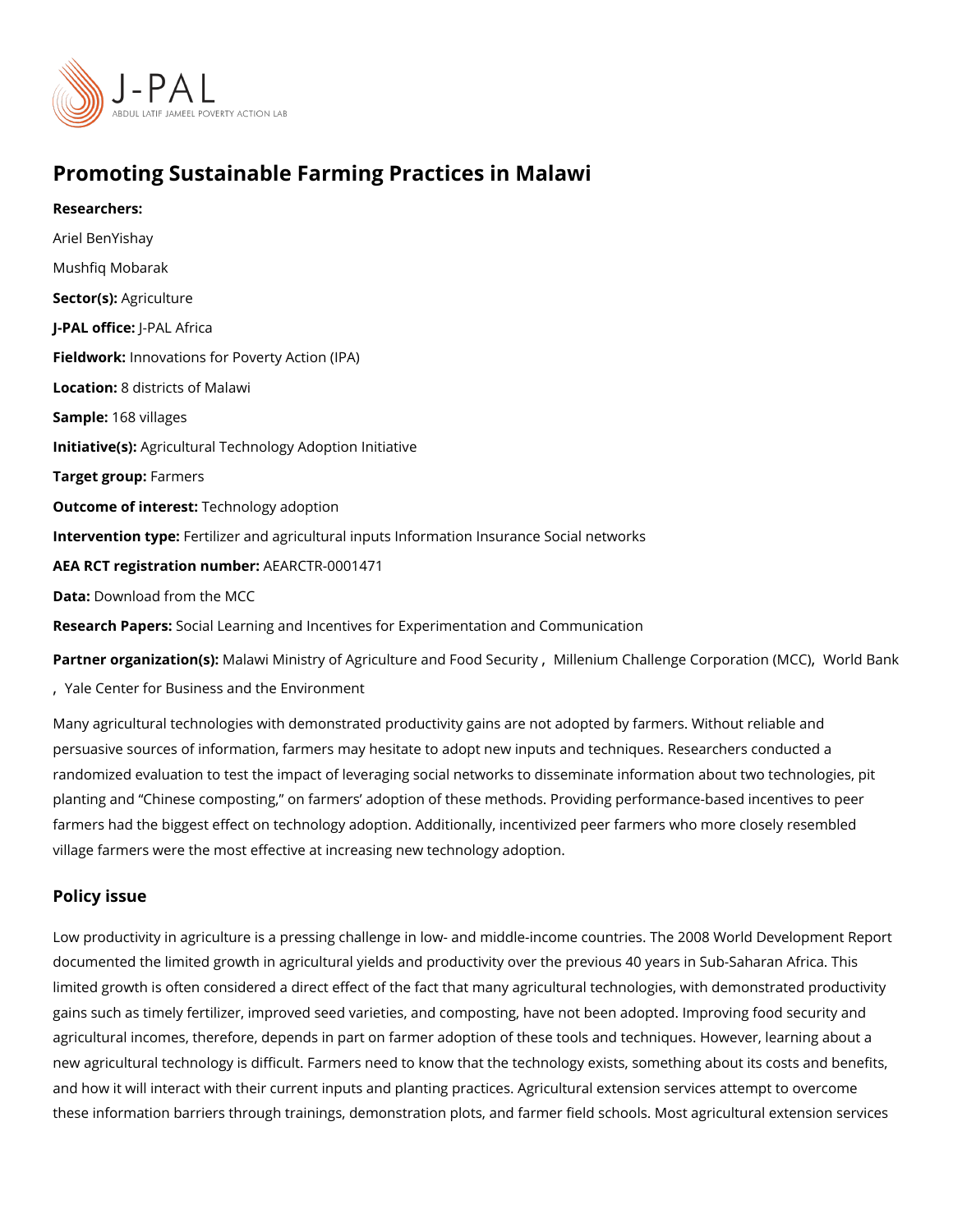do not reach all farmers directly. Instead, most farmers will learn about a new technology most effective way to leverage social networks to promote the adoption of agricultural ted

## Context of the evaluation

A lush climate and rich soil make Malawi well suited for agriculture, which is central to th 2011, the agriculture sector made up 31 percent of Malawi s GDP and employed more than food crop is maize, grown by smallholder farmers. Over half of all farmers in Malawi oper percent of maize farmers produce a surplus<sup>[1](#page-3-0)</sup> aM**ndssterlurtahle fiampirloiels dit**ave too little land to pro food and too little income to buy extra. According to some reports, a quarter of the popul after the harvest, well before the next harvest.

The current agricultural extension system in Malawi utilizes government workers called Ag Officers (AEDOs), employed by the Ministry of Agriculture and Food Security. AEDOs work wide field days. While AEDOs are officially responsible for about fifteen to 25 villages, th the high number of AEDO vacancies. In July 2009, an estimated 56 percent of AEDO posit

Traditionally, farmers use a technique called ridging and some forms of composting to pre However, farmers had low levels of knowledge on the two technologies promoted by this s composting. At baseline, only about 12 percent of farmers in the comparison group had he were familiar with the technology did not know enough to implement it. About 54 percent of composting, though only 7 percent had heard of Chinese composting specifically.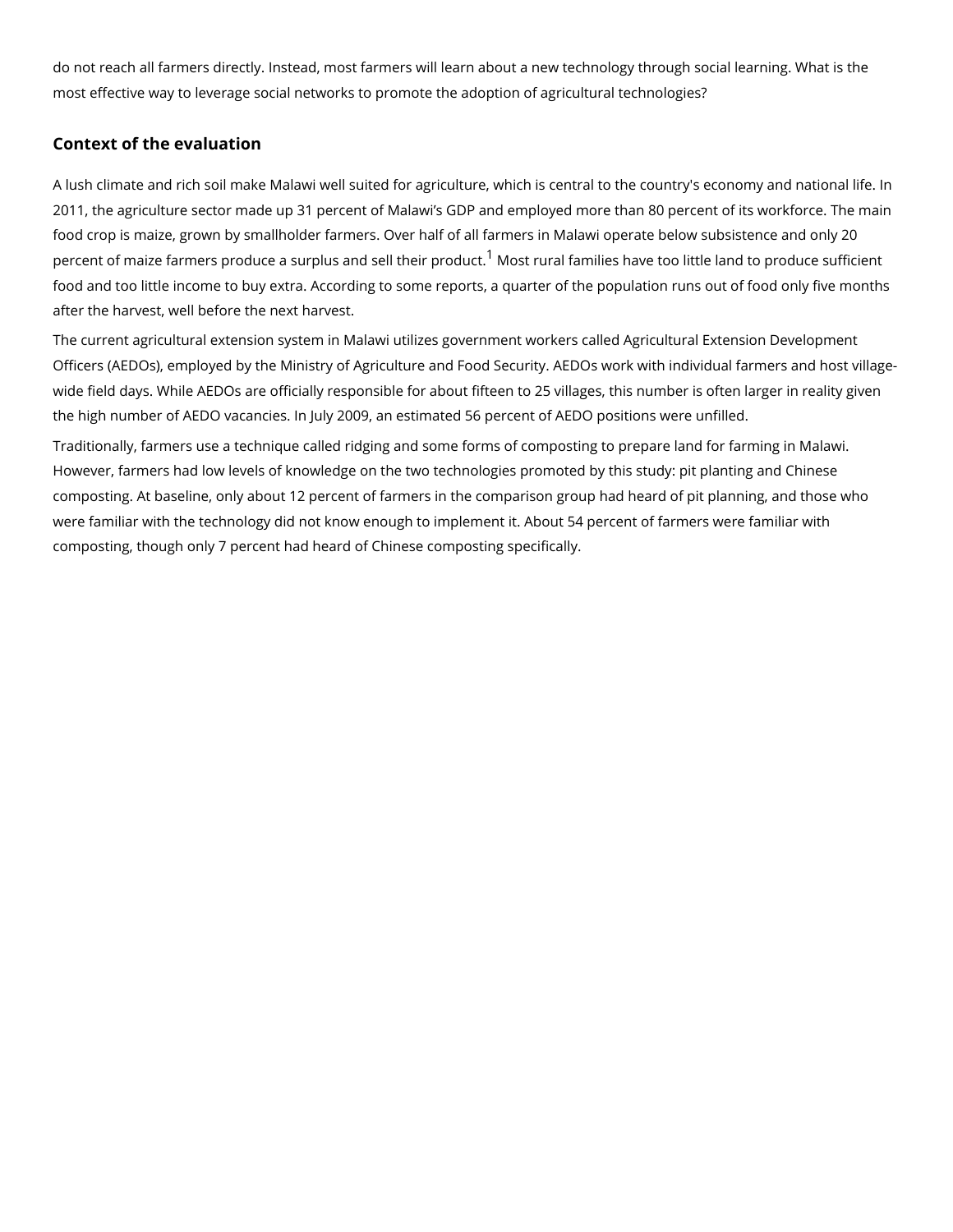

A group of farmers in Malawi learn about sustainable practices

## **Details of the intervention**

Researchers conducted a randomized evaluation to test the impact of providing incentives to different types of communicators to disseminate information about pit planting and "Chinese composting" on farmers' adoption of these methods. While all 168 villages selected lead farmers and peer farmers, villages were randomly assigned to receive information about a new technology from only one of the three different communicator types:

- 1. *AEDO only*;
- 2. *Lead Farmer (LF) with AEDO support*: One LF per village who was identified as a literate community leader and an early technology adopter with access to resources;
- 3. *Peer Farmers (PF) with AEDO support*: Five PFs, similar to the average farmer in the village and with a willingness to try the new technology.

Half of all communicators in each type were randomly assigned to receive incentives conditional on farmer-knowledge (in the first year) and farmer adoption (in the second year). AEDOs could receive bicycles; lead farmers could receive a large bag of fertilizer; peer farmers could receive a package of legume seeds. The value of incentives could not exceed MWK 12,000 (US\$80) for any given communicator type.

Communicators disseminated information about two different technologies to improve maize yields: pit planting and "Chinese